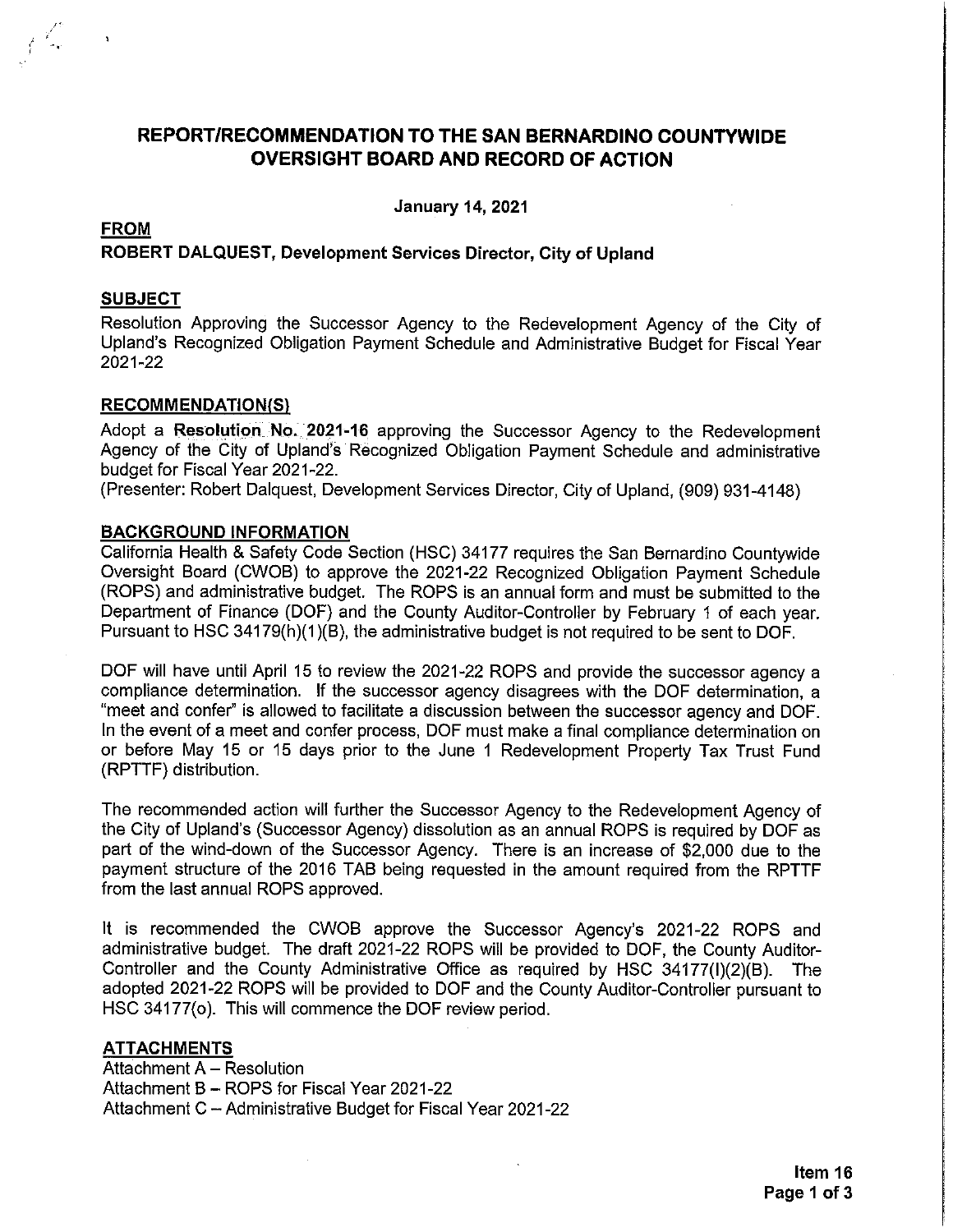Resolution Approving the Successor Agency to the Redevelopment Agency of the City of Upland's Recognized Obligation Payment Schedule and Administrative Budget for Fiscal Year 2021-22 **January 14, 2021** 

## **REVIEW BY OTHERS**

This item has been reviewed by Auditor-Controller/Treasurer/Tax Collector on January 05, 2021 and San Bernardino Countywide Oversight Board Legal Counsel on January 06, 2021.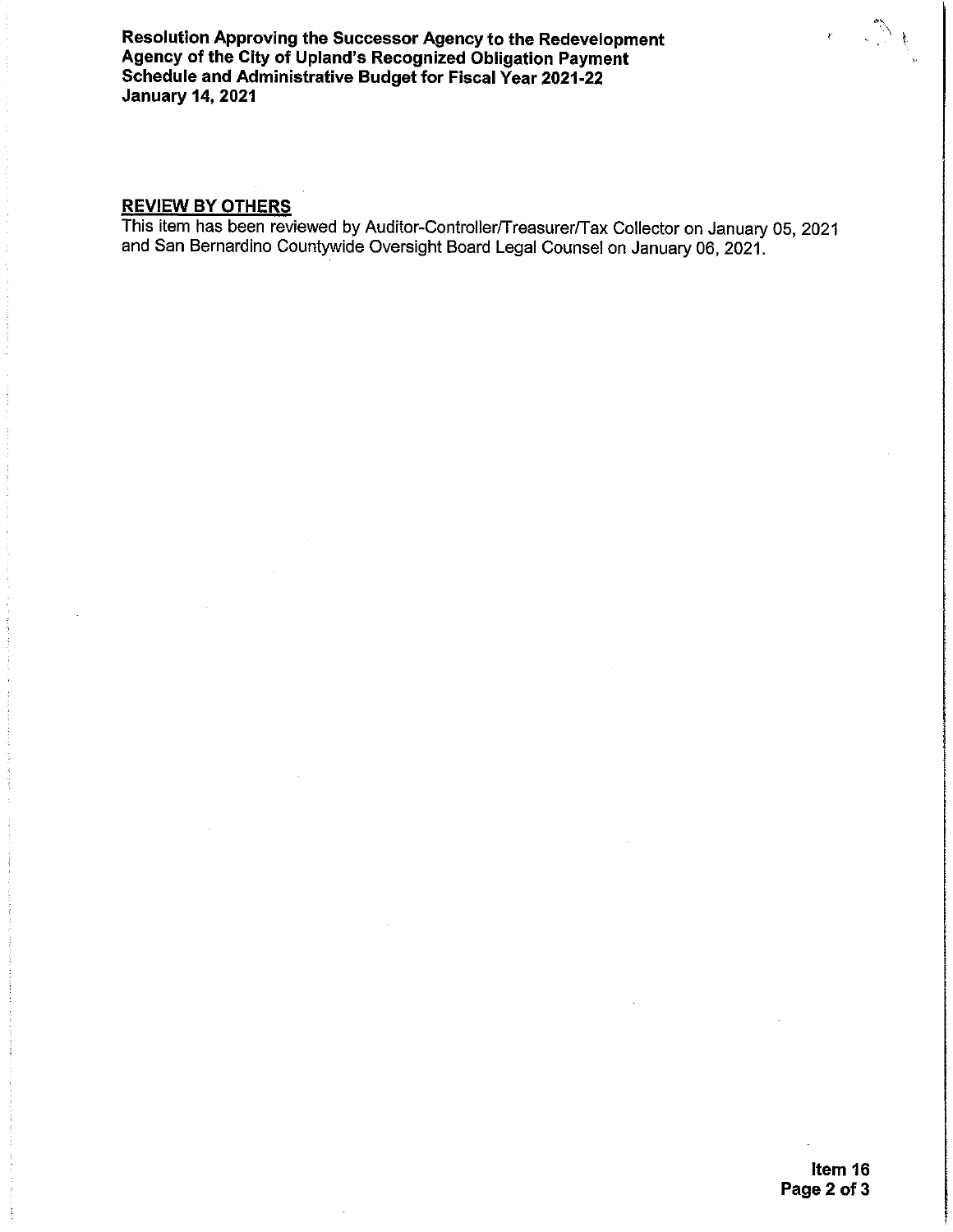Resolution Approving the Successor Agency to the Redevelopment Agency of the City of Upland's Recognized Obligation Payment Schedule and Administrative Budget for Fiscal Year 2021-22 **January 14, 2021** 

Record of Action of the San Bernardino Countywide Oversight Board

#### **APPROVED**

Moved: Acquanetta Warren Seconded: Frederick Ang Ayes: Frederick Ang, Richard DeNava, Kenneth Miller, Cindy Saks, Lawrence Strong, Acquanetta Warren, David Wert

Lynna Monell, SECRETARY

mell **BY** DATED: January 14, 2021



- W/Resolution CC: File - San Bernardino Countywide Oversight Board w/attach
- 01/19/2021 LA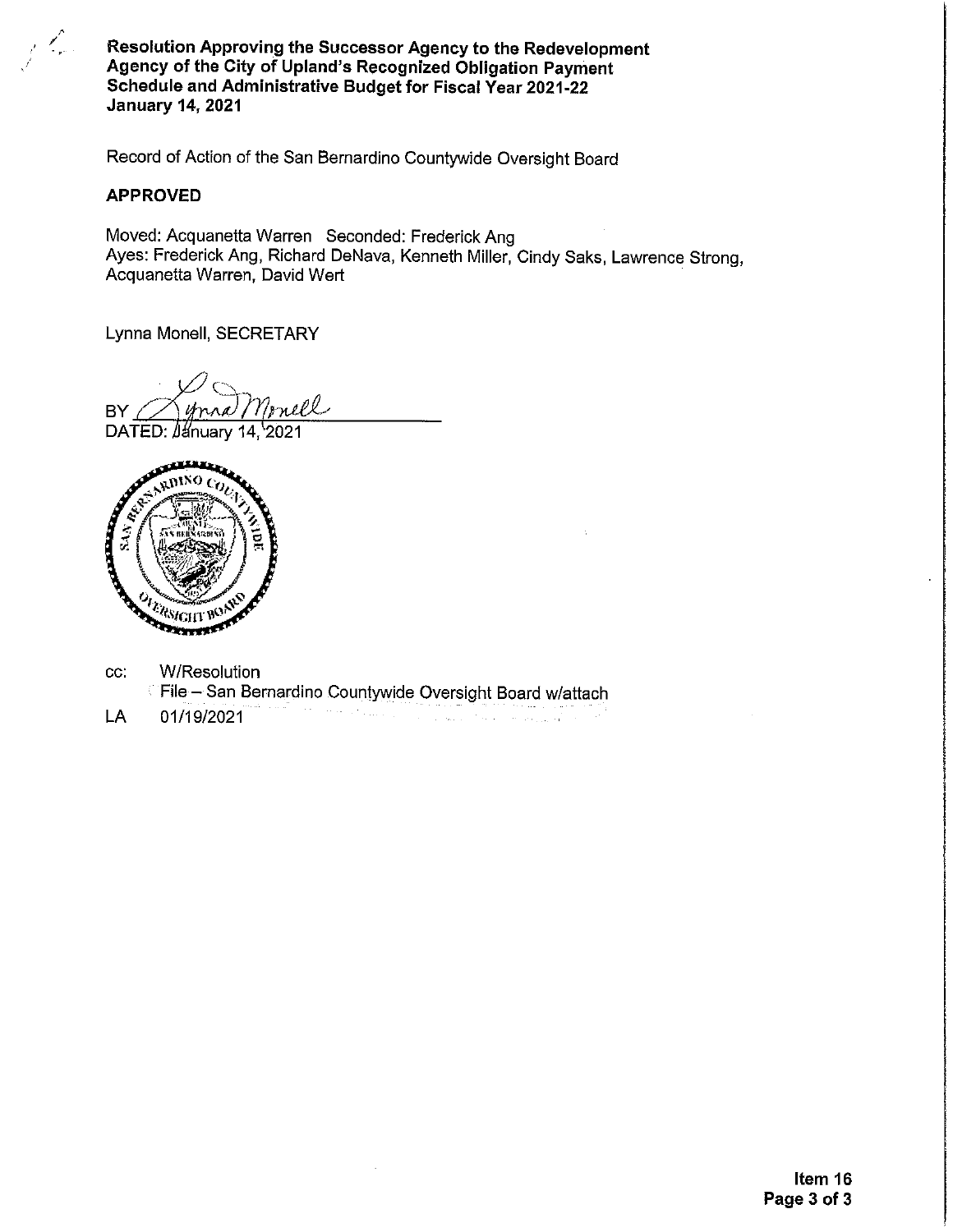#### RESOLUTION NO. 2020-16

### RESOLUTION OF THE SAN BERNARDINO COUNTYWIDE OVERSIGHT BOARD ADOPTING THE SUCCESSOR AGENCY TO THE REDEVELOPMENT AGENCY OF THE CITY OF UPLAND'S RECOGNIZED OBLIGATION PAYMENT SCHEDULE AND **ADMINISTRATIVE BUDGET FOR FISCAL YEAR 2021-22**

On Thursday, January, 2021 on motion of San Bernardino Countywide Oversight Board Member Warren, duly seconded by San Bernardino Countywide Oversight Board Member Ang and carried, the following resolution is adopted by the San Bernardino Countywide Oversight Board, State of California.

WHEREAS, California Health and Safety Code Section (HSC) 34179(e) requires all action items of the San Bernardino Countywide Oversight Board be accomplished by resolution; and

WHEREAS, HSC 34177 requires the San Bernardino Countywide Oversight Board to approve the Recognized Obligation Payment Schedule (ROPS) and administrative budget; and

WHEREAS, pursuant to HSC 34177(o), the deadline for submitting the ROPS for Fiscal Year 2021-22 to the Department of Finance is February 1, 2021.

NOW, THEREFORE, the San Bernardino Countywide Oversight Board hereby resolves, determines and orders as follows:

Section 1. The foregoing recitals are true and correct.

Section 2. The Successor Agency to the Redevelopment Agency of the City of Upland's ROPS and administrative budget for Fiscal Year 2021-22 in the form presented, together with such changes thereto as may be approved by the San Bernardino Countywide Oversight Board, are hereby approved.

Section 3. This resolution shall take effect from and after the date of its passage and adoption.

PASSED AND ADOPTED by the San Bernardino Countywide Oversight Board, State of California, by the following vote:

> AYES: OVERSIGHT BOARD MEMBER: Frederick Ang, Richard DeNava, Kenneth Miller, Cindy Saks, Lawrence Strong, Acquanetta Warren, David Wert

NOES. **OVERSIGHT BOARD MEMBER: None** 

**ABSENT: OVERSIGHT BOARD MEMBER: None** 

 $+ + +$ 

 $\mathcal{L}_{\mathcal{L}}$  . The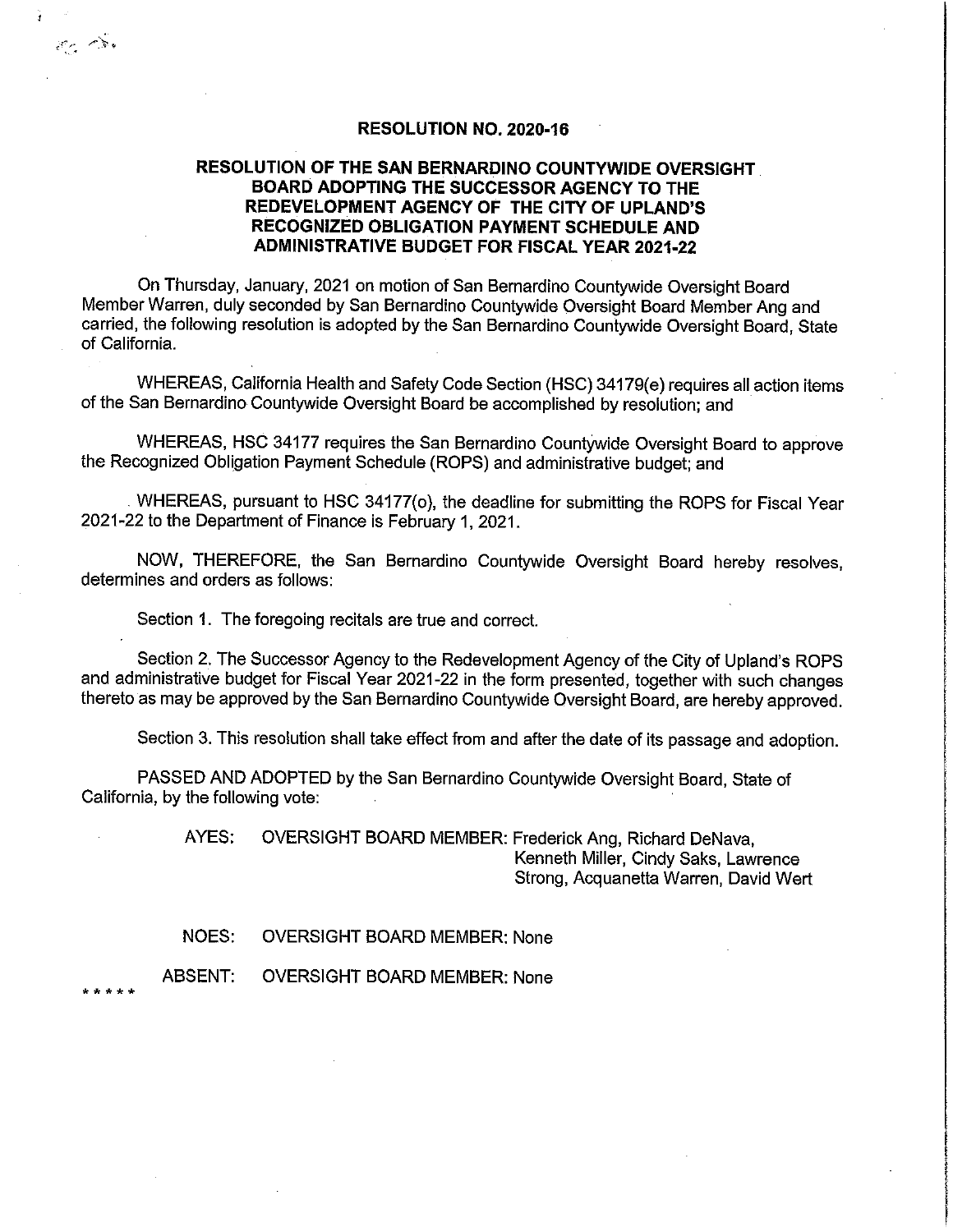λ,

 $\sim$ 

SS.

#### COUNTY OF SAN BERNARDINO )

I, LYNNA MONELL, Secretary to the San Bernardino Countywide Oversight Board, State of California, hereby certify the foregoing to be a full, true and correct copy of the record of the action taken by the Countywide Oversight Board, by vote of the members present, as the same appears in the Official Minutes of said Board at its meeting of January 14, 2021. #16 LA

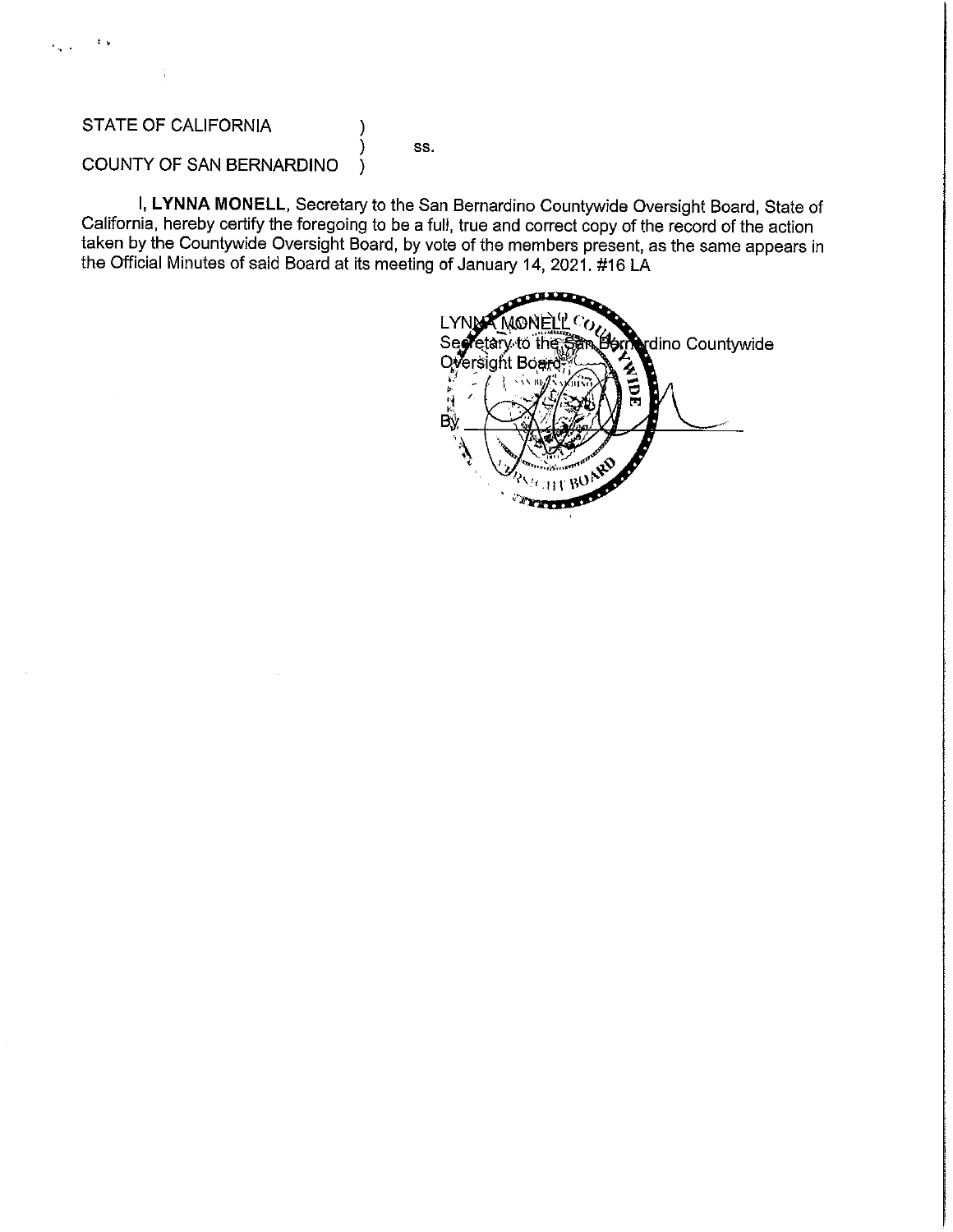# Recognized Obligation Payment Schedule (ROPS 21-22) - Summary Filed for the July 1, 2021 through June 30, 2022 Period

|                           | Successor Agency:           | <b>Upland</b>                                                              |                                    |               |                  |                     |
|---------------------------|-----------------------------|----------------------------------------------------------------------------|------------------------------------|---------------|------------------|---------------------|
| San Bernardino<br>County: |                             |                                                                            |                                    |               |                  |                     |
|                           |                             | Current Period Requested Funding for Enforceable Obligations (ROPS Detail) | 21-22 A Total<br>(July - December) | 21-22 B Total | (January - June) | <b>ROPS 21-22 1</b> |
| $\mathbf{A}$              |                             | Enforceable Obligations Funded as Follows (B+C+D):                         |                                    |               |                  |                     |
| в                         | <b>Bond Proceeds</b>        |                                                                            |                                    |               |                  |                     |
| C                         | Reserve Balance             |                                                                            |                                    |               |                  |                     |
| D                         | Other Funds                 |                                                                            |                                    |               |                  |                     |
| Е                         |                             | Redevelopment Property Tax Trust Fund (RPTTF) (F+G):                       | 2,908,694 \$                       |               | 482,964 \$       | 3,39                |
| F                         | <b>RPTTF</b>                |                                                                            | 2,783,694                          |               | 357,964          | 3,14                |
| G                         | <b>Administrative RPTTF</b> |                                                                            | 125,000                            |               | 125,000          | 25                  |
| H                         |                             | <b>Current Period Enforceable Obligations (A+E):</b>                       | 2,908,694 \$                       |               | 482,964 \$       | 3,39                |
|                           |                             |                                                                            |                                    |               |                  |                     |

Certification of Oversight Board Chairman:<br>Pursuant to Section 34177 (o) of the Health and Safety Code, I hereby certify that the above is a true and accurate Recognized<br>Obligation Payment Schedule for the above named successor agency.

 $\mathcal{L} = \{ \mathbf{e}_1, \ldots, \mathbf{e}_n \}$ 

| David Wert | Chairman  |  |
|------------|-----------|--|
| Name       | Title     |  |
|            |           |  |
|            | 1/14/2021 |  |
| Signature  | Date      |  |

# ? Total

 $\sim 10^{-1}$ 

| 391,658 |  |
|---------|--|
| 141,658 |  |

250,000

391,658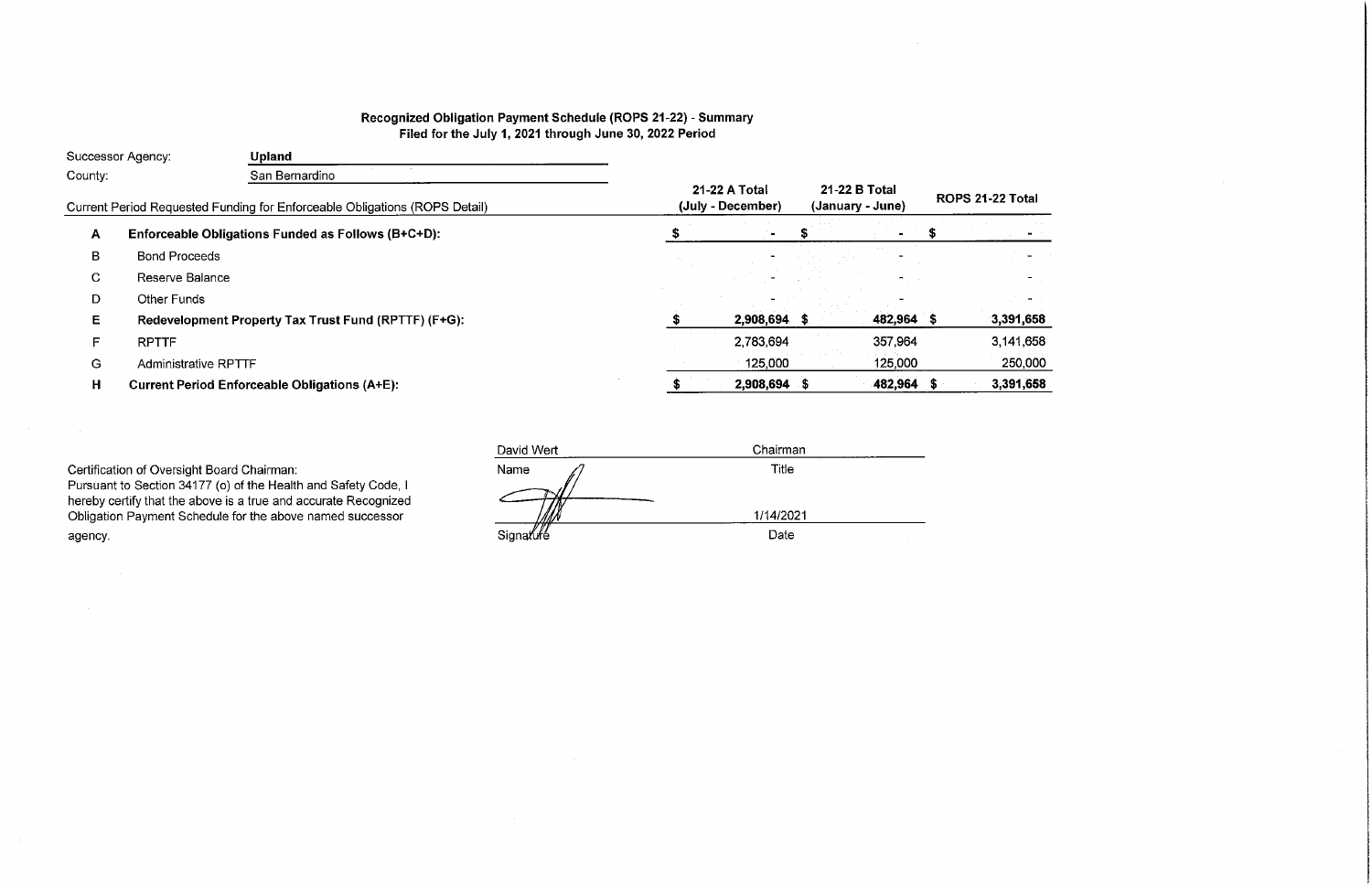|                                        |                                                   |                       |                                         |                           |                                                           |                  |                          |         | July 1,2021 through June 30, 2022<br>(Report Amounts in Whole Dollars) | Upland Recognized Obligation Payment Schedule (ROPS 21-22) - ROPS Detail |                           |                |                |                                                      |                                            |                     |                                  |                                                    |
|----------------------------------------|---------------------------------------------------|-----------------------|-----------------------------------------|---------------------------|-----------------------------------------------------------|------------------|--------------------------|---------|------------------------------------------------------------------------|--------------------------------------------------------------------------|---------------------------|----------------|----------------|------------------------------------------------------|--------------------------------------------|---------------------|----------------------------------|----------------------------------------------------|
| <b>A</b>                               |                                                   | - 12                  |                                         |                           |                                                           |                  | $\sim$ 1                 |         | <b>N</b>                                                               |                                                                          |                           |                |                | U                                                    |                                            |                     |                                  |                                                    |
|                                        |                                                   |                       | Contract/Agreement   Contract/Agreement |                           |                                                           |                  | Total<br>Outstanding     |         | <b>ROPS 21-22</b>                                                      |                                                                          | 21-22 A (July - December) |                |                | 21-22 A                                              | 21-22 B (January - June)                   |                     |                                  | 21-22 B                                            |
| Project Name/Debt Obligation<br>Item # | <b>Obligation Type</b>                            | <b>Execution Date</b> | <b>Termination Date</b>                 | Payee                     | <b>Description/Project Scope</b>                          | Project Area     | Debt or                  | Retired | <b>Total</b>                                                           |                                                                          | <b>Fund Sources</b>       |                |                | <b>Total</b>                                         |                                            | <b>Fund Sources</b> |                                  | <b>Total</b>                                       |
|                                        |                                                   |                       |                                         |                           |                                                           |                  | Obligation               |         |                                                                        | Bond Proceeds   Reserve Balance                                          | <b>Other Funds</b>        | <b>RPTTF</b>   | Admin RPTTF    |                                                      | Bond Proceeds   Reserve Balance            | <b>Other Funds</b>  | <b>RPTTF</b><br>Admin RPTTF      |                                                    |
| 8 Bond Banking Services                |                                                   | 11/1/2013             | 6/30/2036                               | US Bank                   | <b>Trustee Bank Services</b>                              |                  | $\frac{1}{8}$ 25,576,679 |         | \$3,391,658                                                            | - 15<br>$\sim 100$ m $^{-1}$                                             | $\sim$ $ \sim$            | $2,783,694$ \$ | $125,000$   \$ | $2,908,694$ \$                                       | <b>Contract Contract</b><br><b>Service</b> | $\sim$ $ \sim$      | $125,000$   \$<br>$357,964$ \ \$ | 482,964                                            |
| 9 Continuing Bond Disclosure           | Fees<br>Fees                                      | 1/25/2017             | 6/30/2036                               |                           | Willdan Financial Services Continuing Bond Disclosure and | Merged<br>Merged | 44,500                   |         | 4,000                                                                  |                                                                          |                           |                |                |                                                      |                                            |                     | 4,000                            | 4,000                                              |
| 10 Administrative Allocation           | Admin Costs                                       | 7/1/2021              | 6/30/2022                               |                           | Arbitrage Rebate Calcs<br>Administrative Allocation       |                  | 51,410                   |         | 7,970                                                                  |                                                                          |                           | 2,500          |                | 2,500                                                |                                            |                     | 5,470                            | 5,470<br>125,000                                   |
| 15 2013 Refunding TABs                 | Refunding Bonds Issued 5/19/2013                  |                       | 9/1/2023                                | City of Upland<br>US Bank | 2013 TAB                                                  | Merged<br>Merged | 3,610,000                |         | 250,000                                                                |                                                                          |                           |                | $125,000$ \$   | 125,000                                              |                                            |                     | $125,000$ \$                     |                                                    |
|                                        | After 6/27/12<br>Refunding Bonds Issued 9/14/2016 |                       |                                         |                           |                                                           |                  | 7,405,750                |         | 2,478,500                                                              |                                                                          |                           | 2,361,250      |                | 2,361,250                                            |                                            |                     | 117,250                          | 117,250                                            |
| 23 2016 Refunding TABs                 | After 6/27/12                                     |                       | 9/1/2036                                | <b>US Bank</b>            | Bonds issued to refund the 2006<br>TAB                    | Merged           | 14,465,019               |         | 651,188                                                                | $\sim$                                                                   |                           | 419,944        |                | 419,944                                              |                                            |                     | 231,244                          | 231,244                                            |
|                                        |                                                   |                       |                                         |                           |                                                           |                  |                          |         | $\sim$                                                                 |                                                                          |                           |                |                | $\sim$ $-$                                           |                                            |                     |                                  | $\sim$ $-$<br>I C                                  |
|                                        |                                                   |                       |                                         |                           |                                                           |                  |                          |         | $\sim$<br>$\sim$                                                       |                                                                          |                           |                |                | $\sim 100$ m $^{-1}$<br>$\sim 100$                   |                                            |                     |                                  | $\sim 100$ m $^{-1}$<br>$\sim 100$                 |
|                                        |                                                   |                       |                                         |                           |                                                           |                  |                          |         | $\sim$                                                                 |                                                                          |                           |                |                | $\sim 100$ km s $^{-1}$                              |                                            |                     |                                  | $\sim 100$ m $^{-1}$                               |
|                                        |                                                   |                       |                                         |                           |                                                           |                  |                          |         | $\sim$ 100 $\sim$                                                      |                                                                          |                           |                |                | $\sim 100$ m $^{-1}$                                 |                                            |                     |                                  | $\sim$ 100 $\sim$                                  |
|                                        |                                                   |                       |                                         |                           |                                                           |                  |                          |         | $\sim$<br>$\sim$ $-$                                                   |                                                                          |                           |                |                | $\sim 100$ m $^{-1}$<br>$\sim 100$ m $^{-1}$         |                                            |                     |                                  | <b>Service</b><br>$\sim$                           |
|                                        |                                                   |                       |                                         |                           |                                                           |                  |                          |         | $\sim$                                                                 |                                                                          |                           |                |                | $\sim 100$ m $^{-1}$                                 |                                            |                     |                                  |                                                    |
|                                        |                                                   |                       |                                         |                           |                                                           |                  |                          |         | $\sim 100$                                                             |                                                                          |                           |                |                | $\sim$ 100 $\sim$                                    |                                            |                     |                                  | $\sim 100$ m $^{-1}$                               |
|                                        |                                                   |                       |                                         |                           |                                                           |                  |                          |         | $\sim$<br>$\sim$                                                       |                                                                          |                           |                |                | $\sim 100$ m $^{-1}$<br>$\sim 100$ m $^{-1}$         |                                            |                     |                                  | $\sim$ $-$<br>$\sim$ $-$                           |
|                                        |                                                   |                       |                                         |                           |                                                           |                  |                          |         | $\sim$                                                                 |                                                                          |                           |                |                | $\sim 100$ m $^{-1}$                                 |                                            |                     |                                  | $\sim$ 100 $\sim$                                  |
|                                        |                                                   |                       |                                         |                           |                                                           |                  |                          |         | $\sim$                                                                 |                                                                          |                           |                |                | $\sim$ $-$                                           |                                            |                     |                                  | $\sim 100$ m $^{-1}$                               |
|                                        |                                                   |                       |                                         |                           |                                                           |                  |                          |         | $\sim$                                                                 |                                                                          |                           |                |                | $\sim$ $-$                                           |                                            |                     |                                  |                                                    |
|                                        |                                                   |                       |                                         |                           |                                                           |                  |                          |         | $\sim$ $-$                                                             |                                                                          |                           |                |                | <b>Service</b> Construction                          |                                            |                     |                                  |                                                    |
|                                        |                                                   |                       |                                         |                           |                                                           |                  |                          |         | $\sim$                                                                 |                                                                          |                           |                |                | $\sim$ $-$                                           |                                            |                     |                                  |                                                    |
|                                        |                                                   |                       |                                         |                           |                                                           |                  |                          |         | <b>Service</b><br>$\sim$                                               |                                                                          |                           |                |                | <b>Service Contract</b><br><b>State State</b>        |                                            |                     |                                  |                                                    |
|                                        |                                                   |                       |                                         |                           |                                                           |                  |                          |         | $\sim$ 100 $-$ 100 $-$                                                 |                                                                          |                           |                |                | <b>Contract Contract</b>                             |                                            |                     |                                  |                                                    |
|                                        |                                                   |                       |                                         |                           |                                                           |                  |                          |         | $\sim$ $-$                                                             |                                                                          |                           |                |                | <b>State State</b>                                   |                                            |                     |                                  |                                                    |
|                                        |                                                   |                       |                                         |                           |                                                           |                  |                          |         | $\sim$ $-$<br>$\sim$ $\sim$                                            |                                                                          |                           |                |                | <b>Contract Contract</b><br><b>State State</b>       |                                            |                     |                                  |                                                    |
|                                        |                                                   |                       |                                         |                           |                                                           |                  |                          |         | $\sim$ $-$                                                             |                                                                          |                           |                |                | <b>Contract Contract</b>                             |                                            |                     |                                  |                                                    |
|                                        |                                                   |                       |                                         |                           |                                                           |                  |                          |         | $\sim$ $-$<br>$\sim$ $-$                                               |                                                                          |                           |                |                | $\sim 100$ km s $^{-1}$<br>$\sim$ 100 $-$ 100 $-$    |                                            |                     |                                  |                                                    |
|                                        |                                                   |                       |                                         |                           |                                                           |                  |                          |         | $\sim$ $\sim$                                                          |                                                                          |                           |                |                | <b>Contract Contract</b>                             |                                            |                     |                                  |                                                    |
|                                        |                                                   |                       |                                         |                           |                                                           |                  |                          |         | $\sim$                                                                 |                                                                          |                           |                |                | <b>Contract Contract</b>                             |                                            |                     |                                  |                                                    |
|                                        |                                                   |                       |                                         |                           |                                                           |                  |                          |         | $\sim$ $-$<br>$\sim$ $-$                                               |                                                                          |                           |                |                | $\sim 100$ km s $^{-1}$<br>$\sim 100$ m $^{-1}$      |                                            |                     |                                  |                                                    |
|                                        |                                                   |                       |                                         |                           |                                                           |                  |                          |         | $\sim$ $-$                                                             |                                                                          |                           |                |                | <b>Contract Contract</b>                             |                                            |                     |                                  |                                                    |
|                                        |                                                   |                       |                                         |                           |                                                           |                  |                          |         | $\sim$ $-$                                                             |                                                                          |                           |                |                | $\sim$ 100 $\sim$ 100 $\sim$                         |                                            |                     |                                  |                                                    |
|                                        |                                                   |                       |                                         |                           |                                                           |                  |                          |         | $\sim$ $-$<br>$\sim$ $-$                                               |                                                                          |                           |                |                | <b>Service Contracts</b><br>$\sim 100$ m $^{-1}$     |                                            |                     |                                  |                                                    |
|                                        |                                                   |                       |                                         |                           |                                                           |                  |                          |         | $\sim 100$ m $^{-1}$                                                   |                                                                          |                           |                |                | <b>Service State</b>                                 |                                            |                     |                                  |                                                    |
|                                        |                                                   |                       |                                         |                           |                                                           |                  |                          |         | $\sim$ $-$                                                             |                                                                          |                           |                |                | <b>Service Contract</b>                              |                                            |                     |                                  |                                                    |
|                                        |                                                   |                       |                                         |                           |                                                           |                  |                          |         | <b>Service</b>                                                         |                                                                          |                           |                |                | $\sim$ $-$<br><b>Service Contract</b>                |                                            |                     |                                  |                                                    |
|                                        |                                                   |                       |                                         |                           |                                                           |                  |                          |         | $\sim$                                                                 |                                                                          |                           |                |                | $\sim 100$ m $^{-1}$                                 |                                            |                     |                                  |                                                    |
|                                        |                                                   |                       |                                         |                           |                                                           |                  |                          |         | $\sim 100$ m $^{-1}$                                                   |                                                                          |                           |                |                | <b>Contract Contract</b>                             |                                            |                     |                                  |                                                    |
|                                        |                                                   |                       |                                         |                           |                                                           |                  |                          |         | $\sim$ $-$                                                             |                                                                          |                           |                |                | <b>State State</b><br><b>Contract Contract</b>       |                                            |                     |                                  |                                                    |
|                                        |                                                   |                       |                                         |                           |                                                           |                  |                          |         | $\sim$ $\sim$                                                          |                                                                          |                           |                |                | <b>Contract Contract</b>                             |                                            |                     |                                  |                                                    |
|                                        |                                                   |                       |                                         |                           |                                                           |                  |                          |         | $\sim$ $-$                                                             |                                                                          |                           |                |                | $\sim 100$ m $^{-1}$                                 |                                            |                     |                                  |                                                    |
|                                        |                                                   |                       |                                         |                           |                                                           |                  |                          |         |                                                                        |                                                                          |                           |                |                |                                                      |                                            |                     |                                  |                                                    |
|                                        |                                                   |                       |                                         |                           |                                                           |                  |                          |         | $\sim$ $\sim$                                                          |                                                                          |                           |                |                | <b>State State</b>                                   |                                            |                     |                                  | $\sim 100$ m $^{-1}$                               |
|                                        |                                                   |                       |                                         |                           |                                                           |                  |                          |         | $\sim$ $-$<br>$\sim 100$ m $^{-1}$                                     |                                                                          |                           |                |                | <b>Contract Contract</b><br><b>Contract Contract</b> |                                            |                     |                                  |                                                    |
|                                        |                                                   |                       |                                         |                           |                                                           |                  |                          |         | $\sim$ $-$                                                             |                                                                          |                           |                |                | $\sim 100$ km s $^{-1}$                              |                                            |                     |                                  |                                                    |
|                                        |                                                   |                       |                                         |                           |                                                           |                  |                          |         | $\sim$ $-$                                                             |                                                                          |                           |                |                | $\sim$ 100 $-$ 100 $-$                               |                                            |                     |                                  |                                                    |
|                                        |                                                   |                       |                                         |                           |                                                           |                  |                          |         | $\sim$ $\sim$<br>$\sim$ $-$                                            |                                                                          |                           |                |                | $\sim$ 100 $\sim$ 100 $\sim$<br><b>State State</b>   |                                            |                     |                                  | $\sim$ 100 $\pm$ 100 $\pm$                         |
|                                        |                                                   |                       |                                         |                           |                                                           |                  |                          |         | $\sim$ 100 $\sim$                                                      |                                                                          |                           |                |                | $\sim 100$ m $^{-1}$                                 |                                            |                     |                                  | $\sim 100$ km s $^{-1}$                            |
|                                        |                                                   |                       |                                         |                           |                                                           |                  |                          |         | $\sim$ $-$                                                             |                                                                          |                           |                |                | <b>Contract Contract</b>                             |                                            |                     |                                  |                                                    |
|                                        |                                                   |                       |                                         |                           |                                                           |                  |                          |         | $\sim$ $-$<br>$\overline{\phantom{0}}$                                 |                                                                          |                           |                |                | $\sim 100$ m $^{-1}$<br>$\sim$ $-$                   |                                            |                     |                                  |                                                    |
|                                        |                                                   |                       |                                         |                           |                                                           |                  |                          |         | $\sim$ $-$                                                             |                                                                          |                           |                |                | <b>Contract Contract</b>                             |                                            |                     |                                  |                                                    |
|                                        |                                                   |                       |                                         |                           |                                                           |                  |                          |         | $\sim$ $-$                                                             |                                                                          |                           |                |                | $\sim$ 100 $-$ 100 $-$                               |                                            |                     |                                  |                                                    |
|                                        |                                                   |                       |                                         |                           |                                                           |                  |                          |         | $\sim 100$ m $^{-1}$                                                   |                                                                          |                           |                |                | <b>State State</b><br>$\sim$ $-$                     |                                            |                     |                                  | $\sim$ 100 $\pm$ 100 $\pm$<br>$\sim 100$ m $^{-1}$ |
|                                        |                                                   |                       |                                         |                           |                                                           |                  |                          |         |                                                                        |                                                                          |                           |                |                |                                                      |                                            |                     |                                  |                                                    |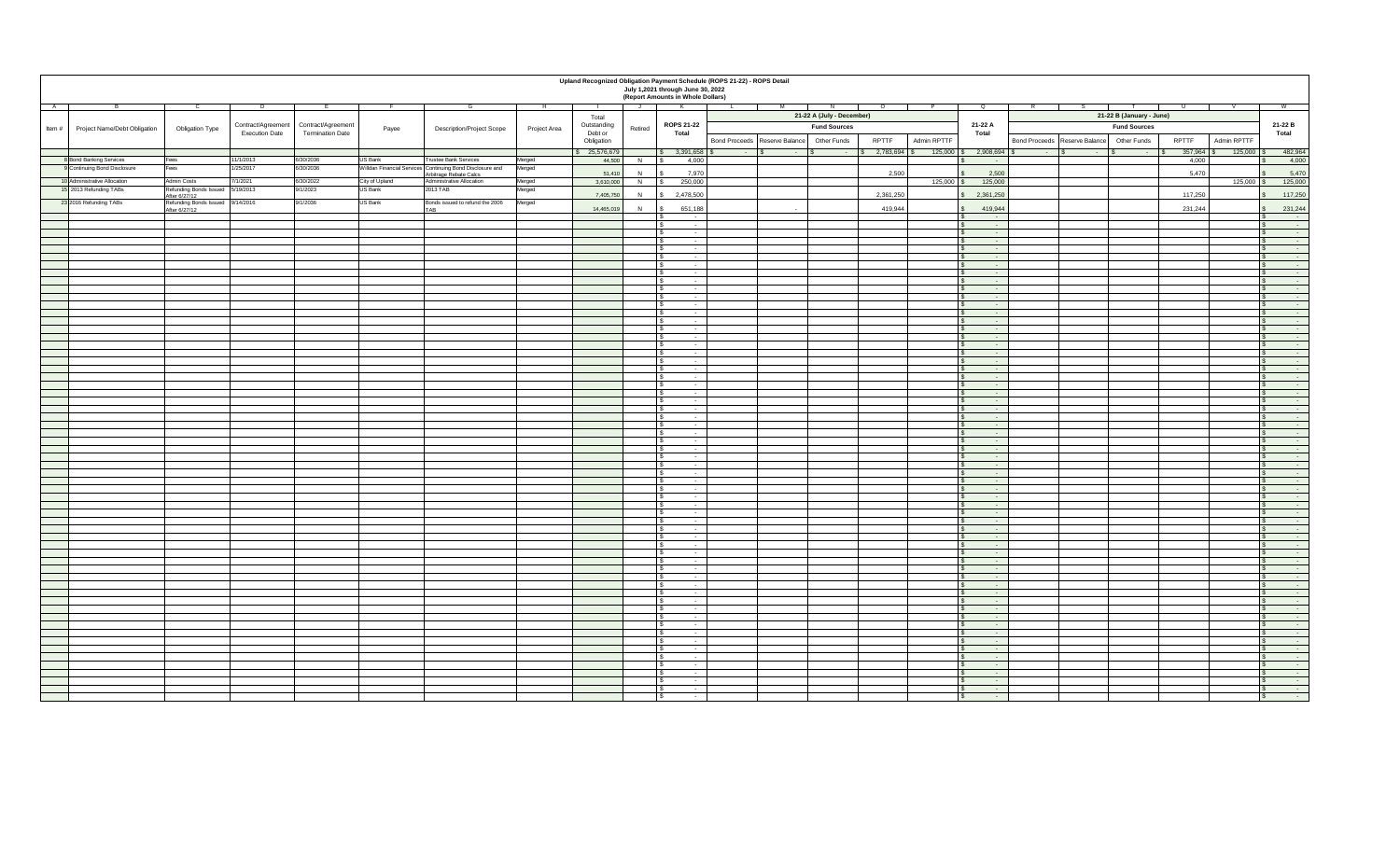# **(City of Upland) Recognized Obligation Payment Schedule (ROPS 21-22) - Report of Cash Balances July 1, 2018 through June 30, 2019 (Report Amounts in Whole Dollars)**

| A | В                                                                                                                                                                 | $\mathbf c$         | D                    | E                                                        | F.                 | G                | н                                                                                                                                                                                                   |
|---|-------------------------------------------------------------------------------------------------------------------------------------------------------------------|---------------------|----------------------|----------------------------------------------------------|--------------------|------------------|-----------------------------------------------------------------------------------------------------------------------------------------------------------------------------------------------------|
|   |                                                                                                                                                                   |                     |                      | <b>Fund Sources</b>                                      |                    |                  |                                                                                                                                                                                                     |
|   |                                                                                                                                                                   |                     | <b>Bond Proceeds</b> | <b>Reserve Balance</b>                                   | <b>Other Funds</b> | <b>RPTTF</b>     |                                                                                                                                                                                                     |
|   | ROPS 18-19 Cash Balances                                                                                                                                          | Bonds issued on or  | Bonds issued on or   | Prior ROPS RPTTF<br>and Reserve<br>Balances retained for | Rent,<br>Grants,   | Non-Admin<br>and |                                                                                                                                                                                                     |
|   | $(07/01/18 - 06/30/19)$                                                                                                                                           | before 12/31/10     | after 01/01/11       | future period(s)                                         | Interest, etc.     | Admin            | <b>Comments</b>                                                                                                                                                                                     |
|   | Beginning Available Cash Balance (Actual 07/01/18)<br>RPTTF amount should exclude "A" period distribution amount                                                  |                     | 2,435,586            | 117,742                                                  | 0                  |                  | Cell E1 \$64,447 are funds approved by DOF to<br>spend in 19-20 ROPS. Cell E1 \$53,295 is cash on<br>hand to be distributed in a later ROPS. Cell G1<br>is PPA funds approved to be expended by DOF |
|   | 2 Revenue/Income (Actual 06/30/19)<br>RPTTF amount should tie to the ROPS 18-19 total distribution<br>from the County Auditor-Controller                          |                     | $\Omega$             | $\Omega$                                                 | 21,174             | 3,370,941        | 16,699 ner 4/12/18 letter                                                                                                                                                                           |
|   | 3 Expenditures for ROPS 18-19 Enforceable Obligations<br>(Actual 06/30/19)                                                                                        |                     | $\Omega$             | $\Omega$                                                 | $\Omega$           | 3,292,744        |                                                                                                                                                                                                     |
|   | 4   Retention of Available Cash Balance (Actual 06/30/19)<br>RPTTF amount retained should only include the amounts<br>distributed as reserve for future period(s) |                     | 2,435,586            | 117,742                                                  | 21,174             |                  |                                                                                                                                                                                                     |
|   | 5 ROPS 18-19 RPTTF Prior Period Adjustment<br>RPTTF amount should tie to the Agency's ROPS 18-19 PPA<br>form submitted to the CAC                                 |                     |                      | No entry required                                        |                    | 16,699           |                                                                                                                                                                                                     |
|   | 6 Ending Actual Available Cash Balance (06/30/19)<br>$C$ to F = (1 + 2 - 3 - 4), G = (1 + 2 - 3 - 4 - 5)                                                          | $0$   $\frac{2}{3}$ |                      | $0$   \$<br>$0$   $\frac{2}{3}$                          | 0 <sup>15</sup>    |                  | Cell G6 should be \$78,497. \$300 was expended for<br>bond banking services in which DOF approved in<br>78,197 ROPS 20-21.                                                                          |